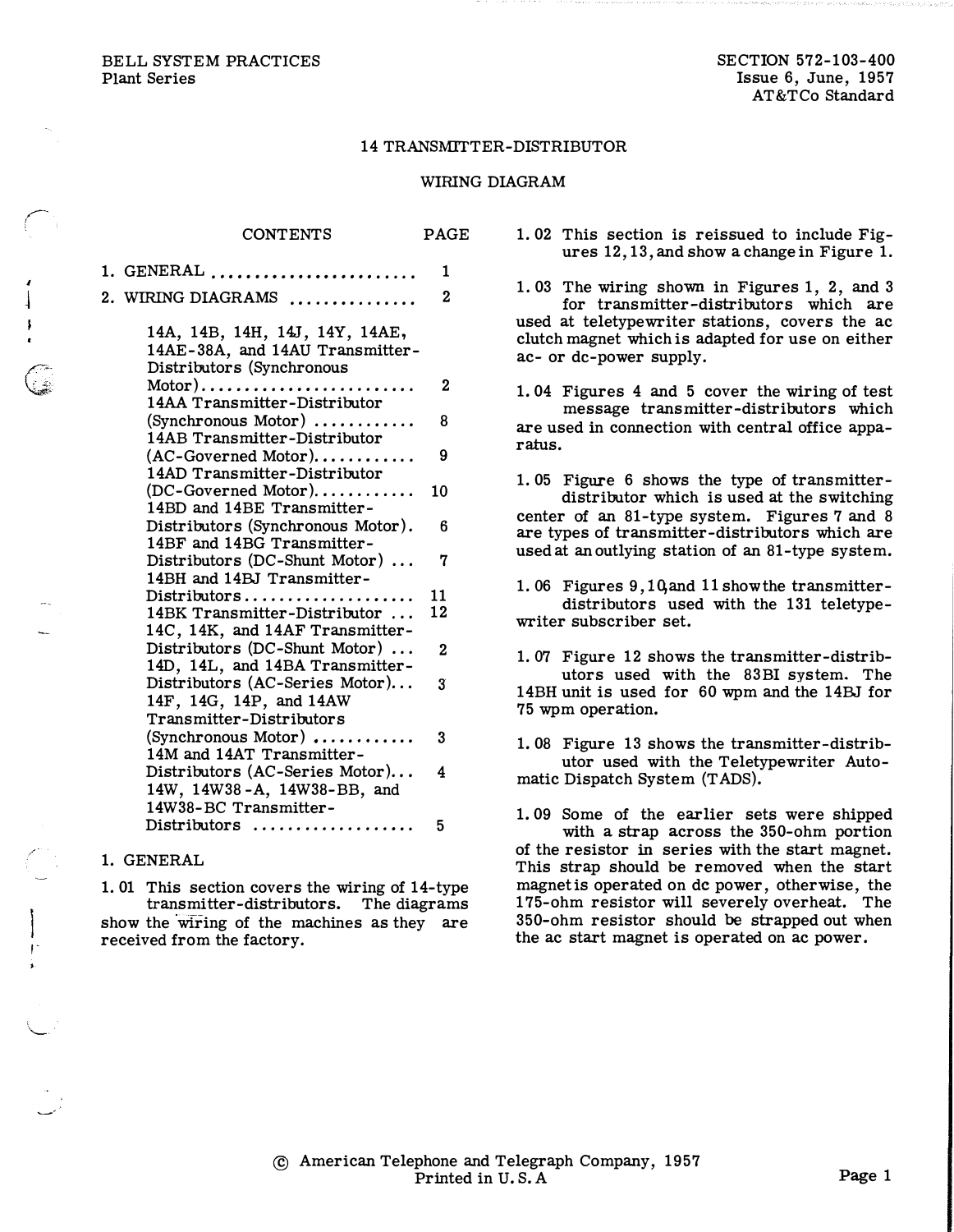

Figure 1 - 14A, 14B, 14H, 14J, 14Y, 14AE, 14AE-38A, and 14AU Transmitter-Distributors (Synchronous Motor)



Figure 2 -14C, 14K, and 14AF Transmitter-Distributors (D. C. Shunt Motor)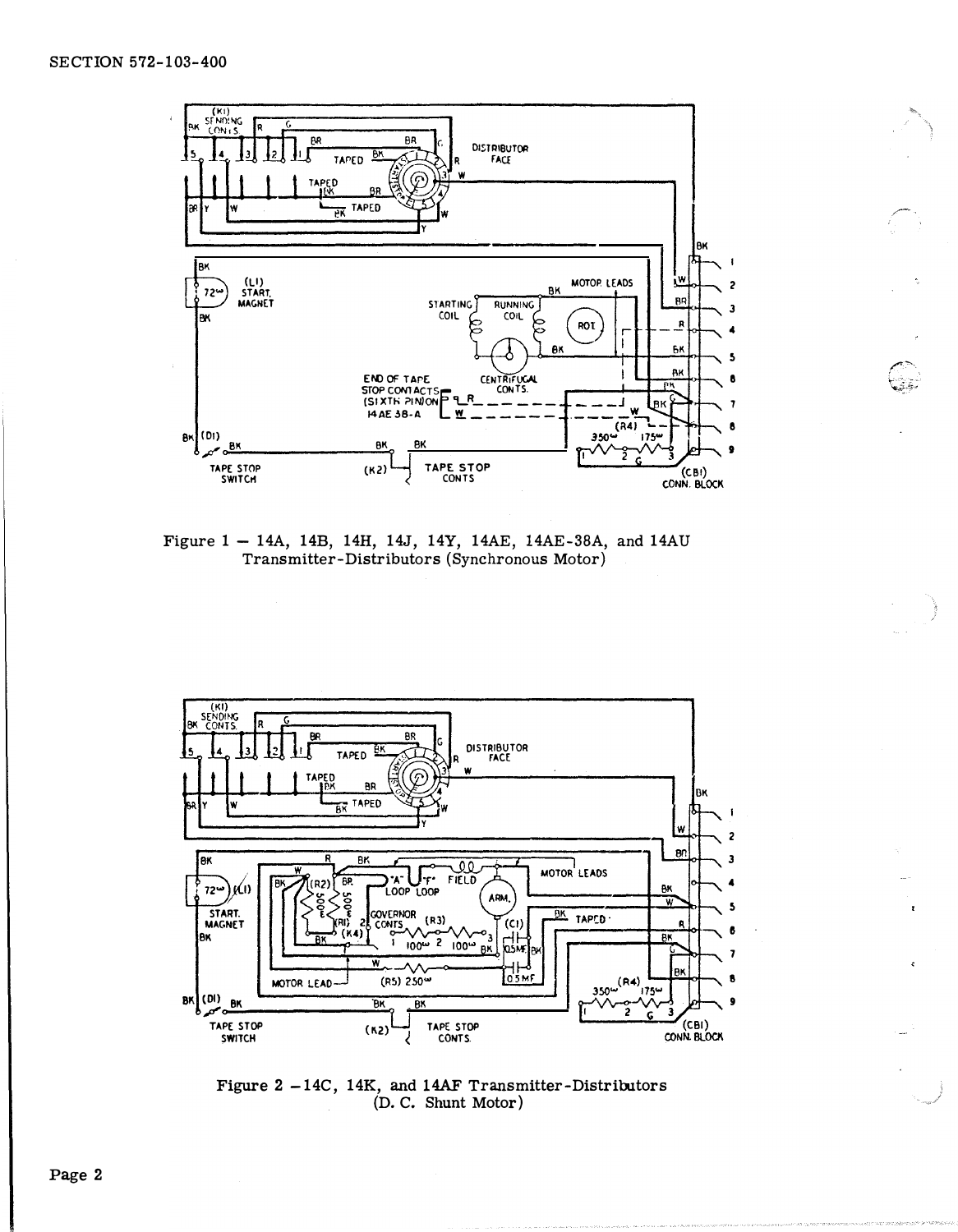

٤

 $\frac{1}{2}$ 

 $\bigcirc$ 

Ì

Figure 3 - 14D, 14L, and 14BA Transmitter-Distributors (AC Series Motor)



Figure  $4 - 14F$ , 14G, 14P, and 14AW Transmitter-Distributors<br>(Synchronous Motor)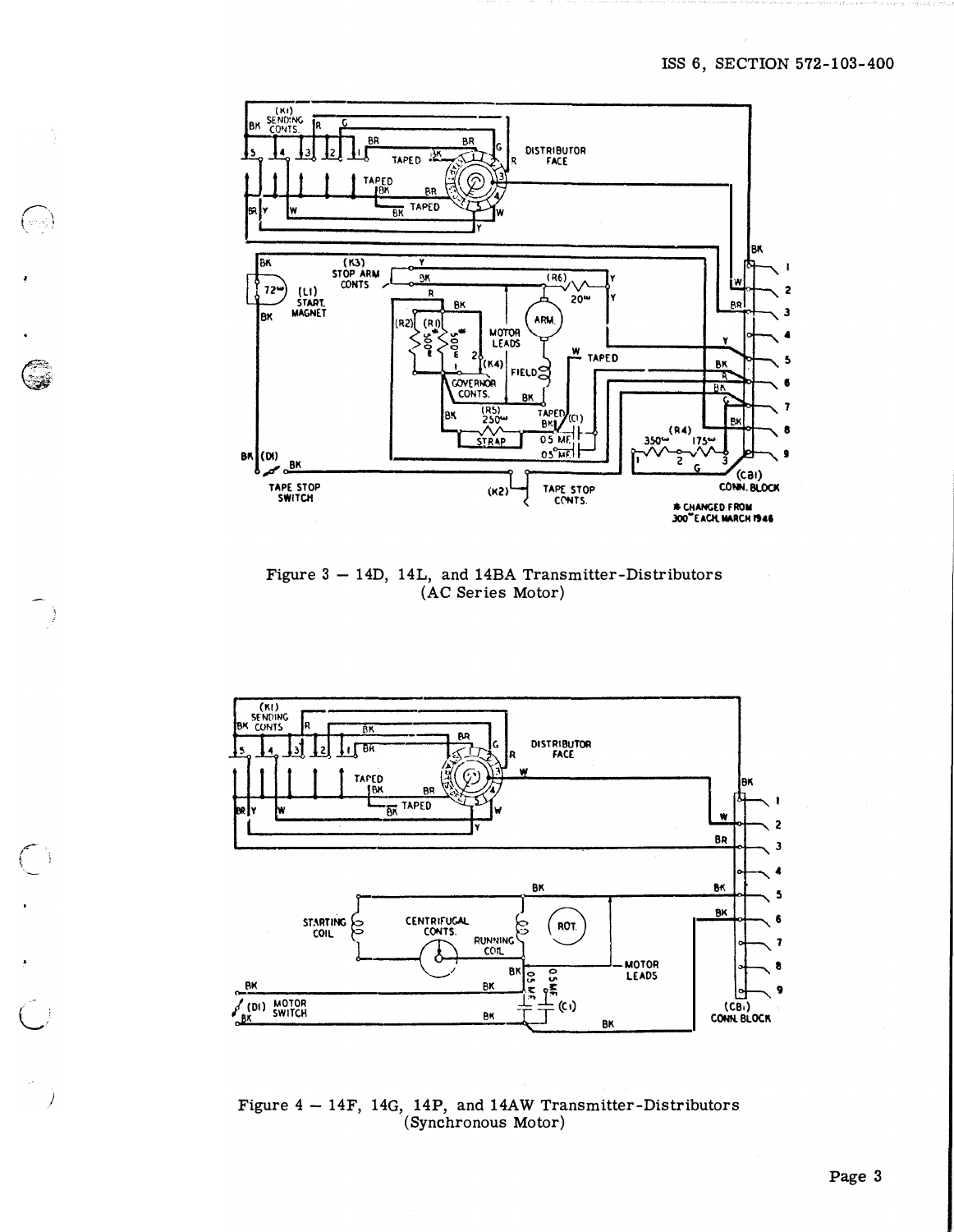

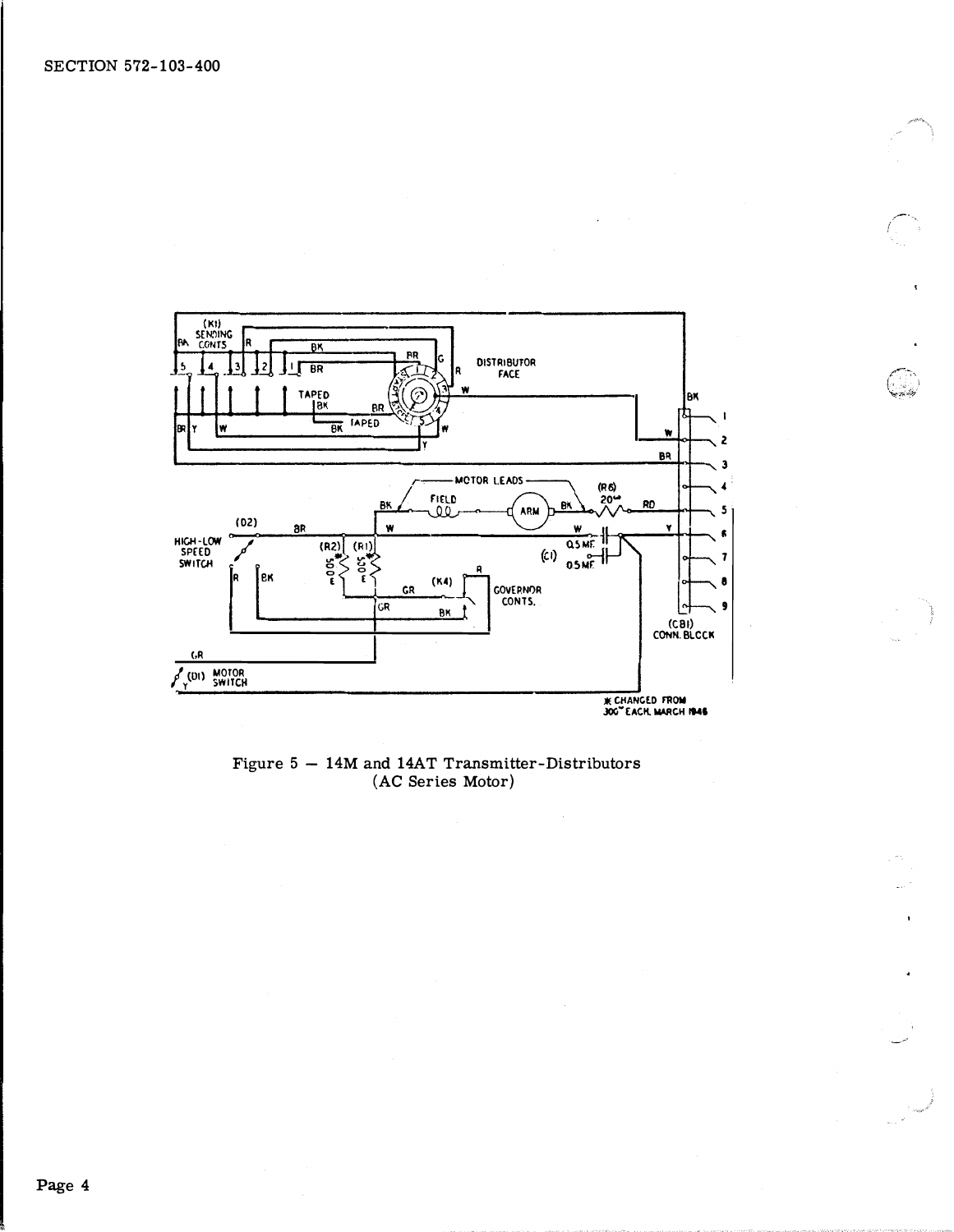

Figure 6 - 14W, 14W38-A, 14W38-BB, and 14W38-BC Transmitter-Distributors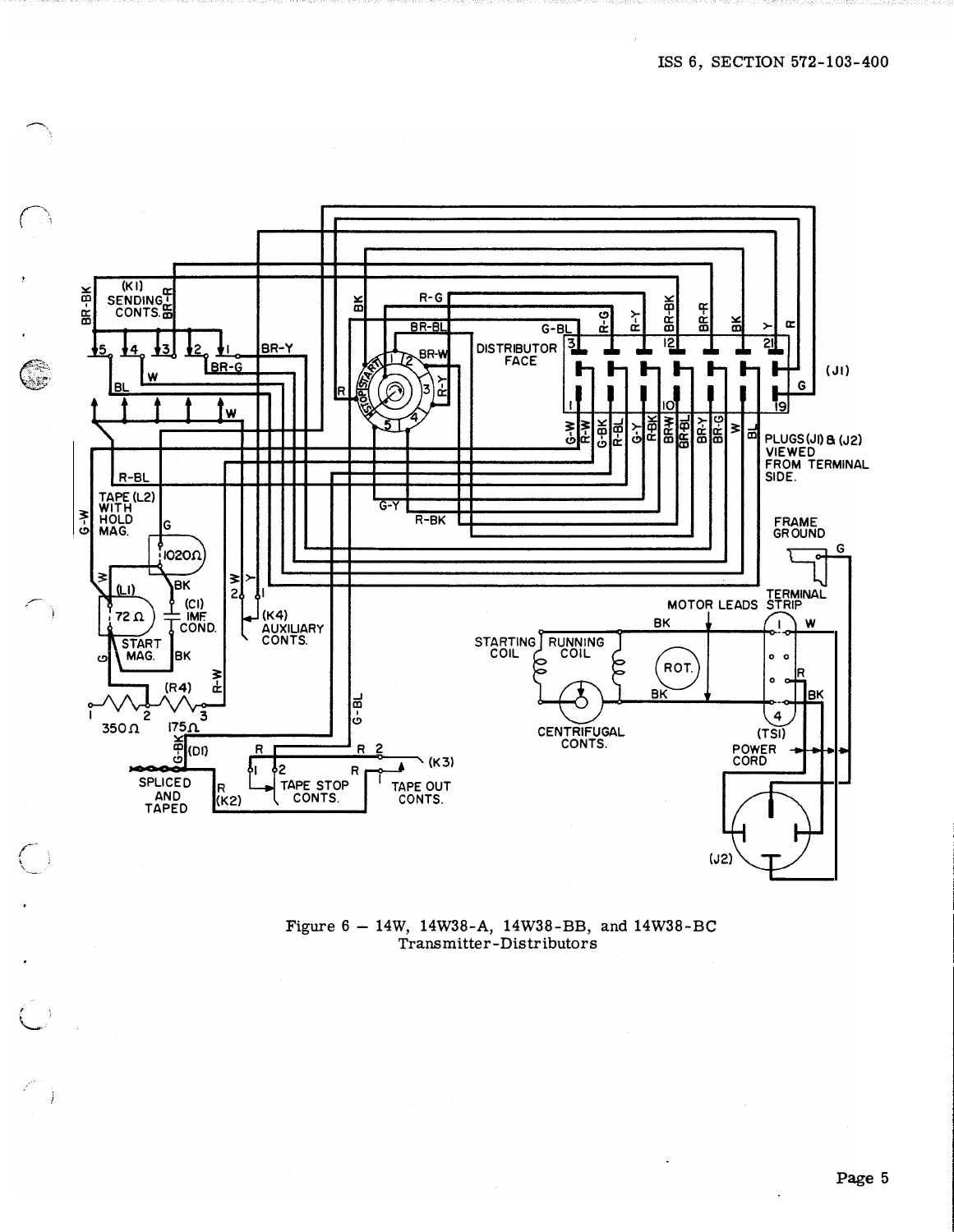

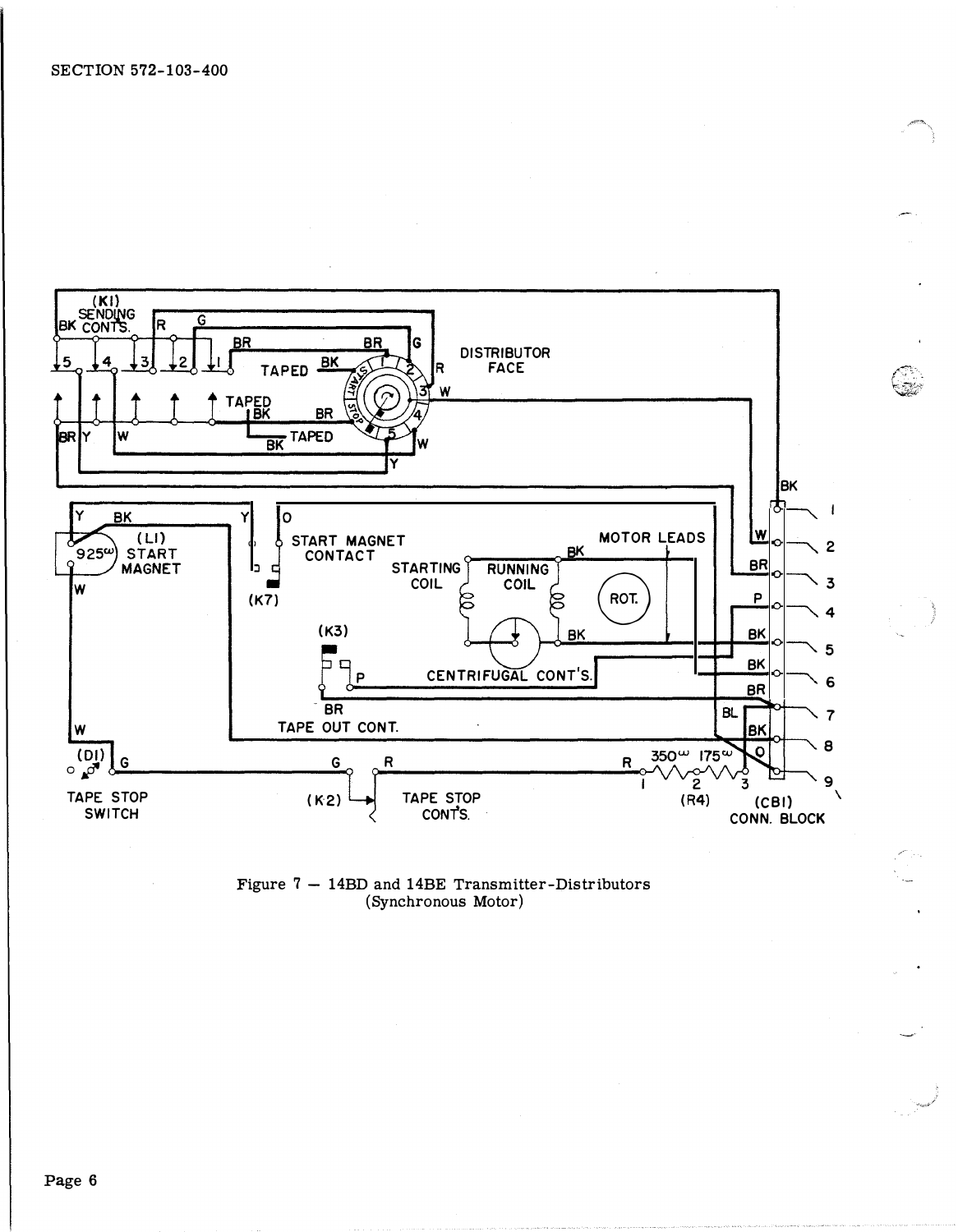

Figure 8 - 14BF and 14BG Transmitter-Distributors (DC Shunt Motor)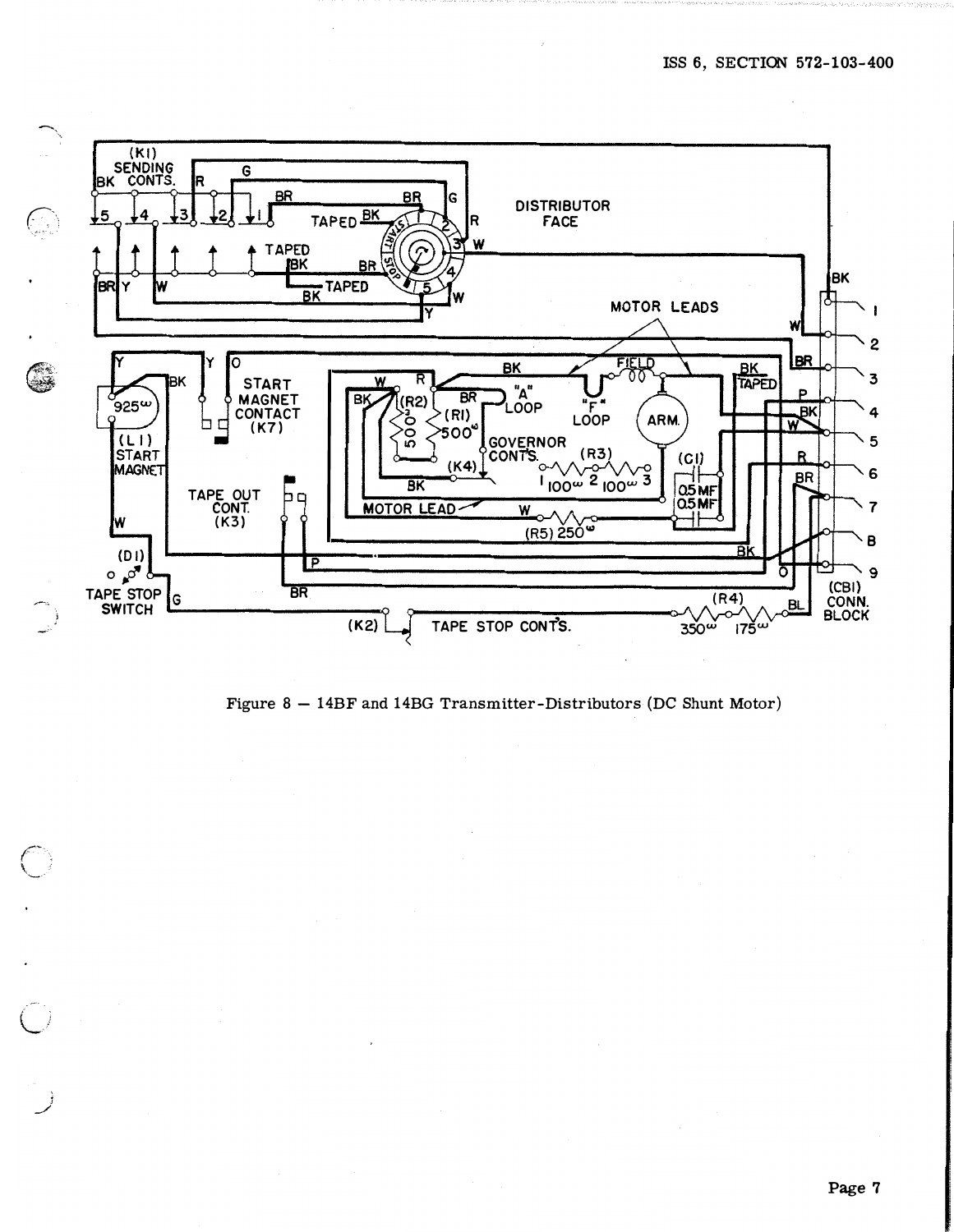

 $\widehat{\mathbb{C}}$ 

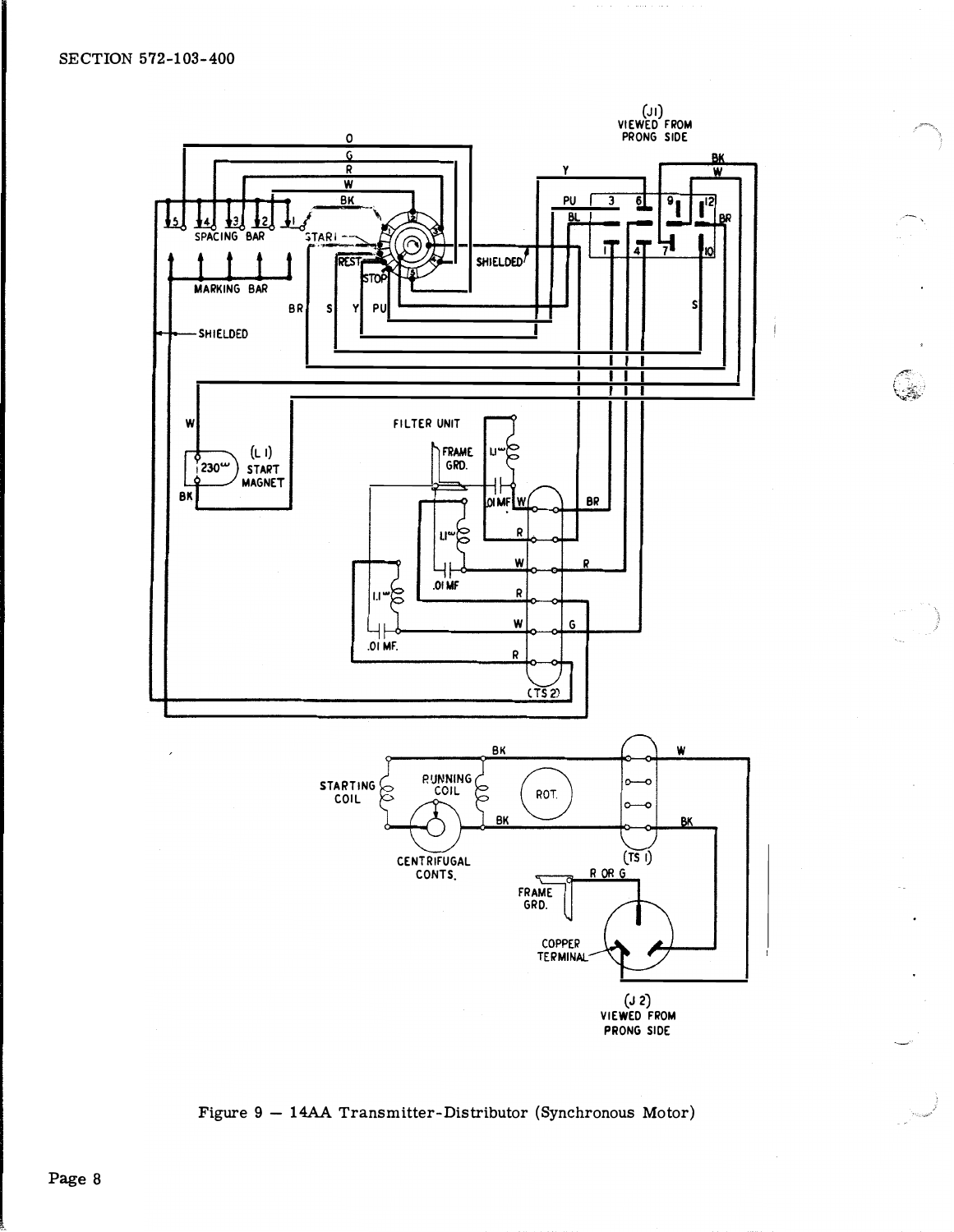

 $\mathbb{C}$ 

G

 $\bigcup$ 

 $\bigodot$ 

 $\overline{C}$ 

Figure 10 - 14AB Transmitter-Distributor (AC Governed Motor)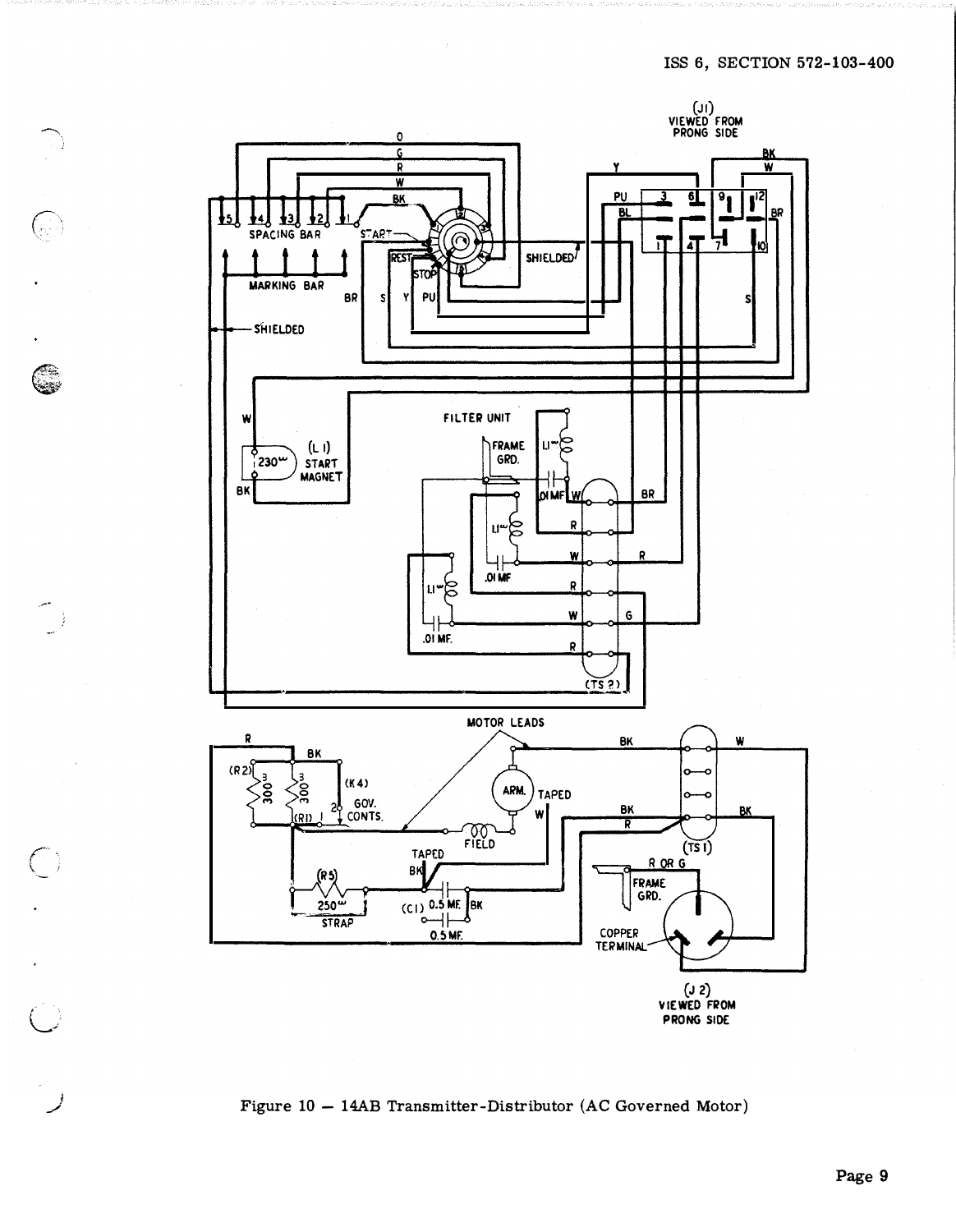

PRONG SIDE

.<br>Q2

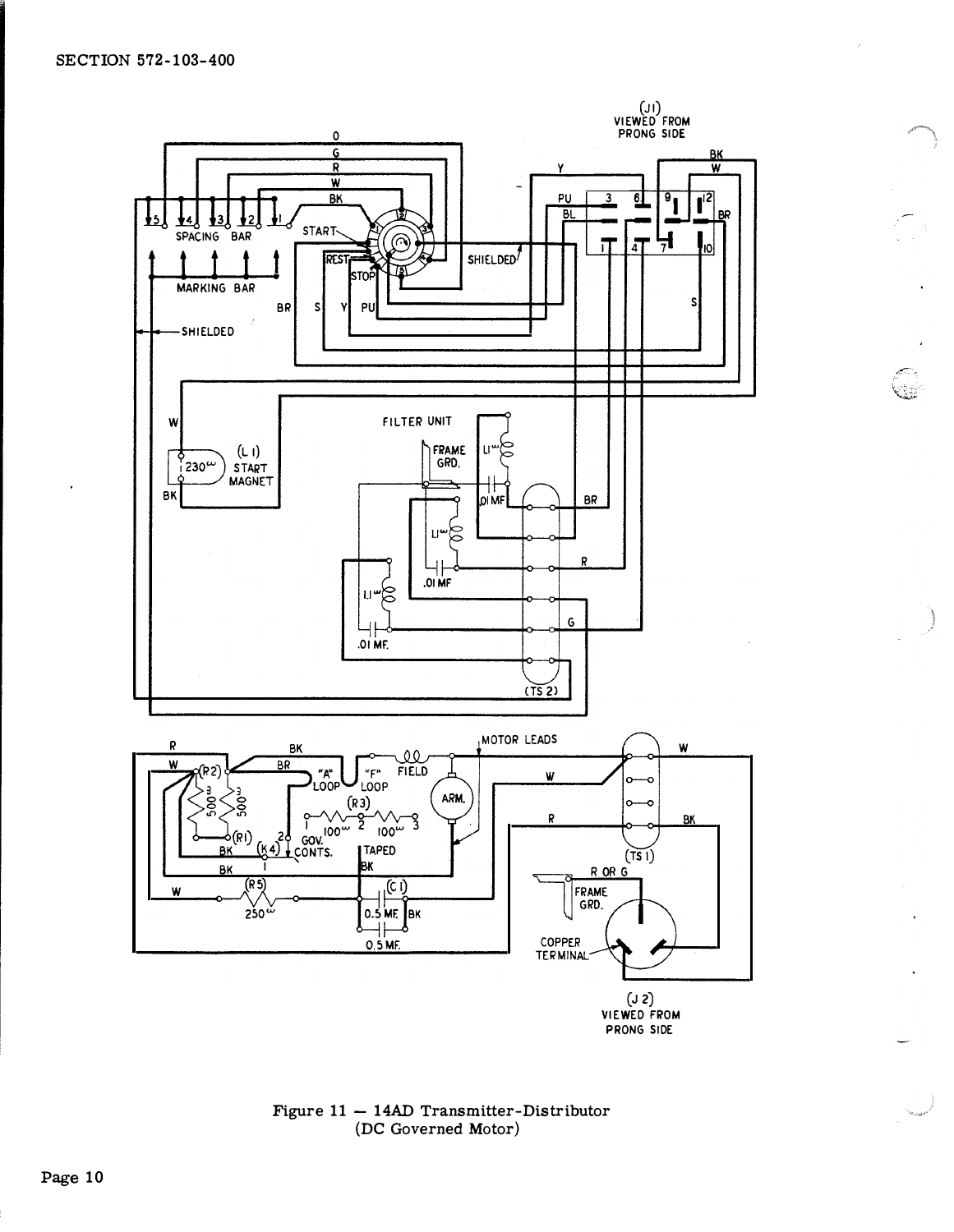

G.

٢

 $\left( \begin{array}{c} \lambda \end{array} \right)$ 

Figure 12 - 14BH and 14BJ Transmitter-Distributors